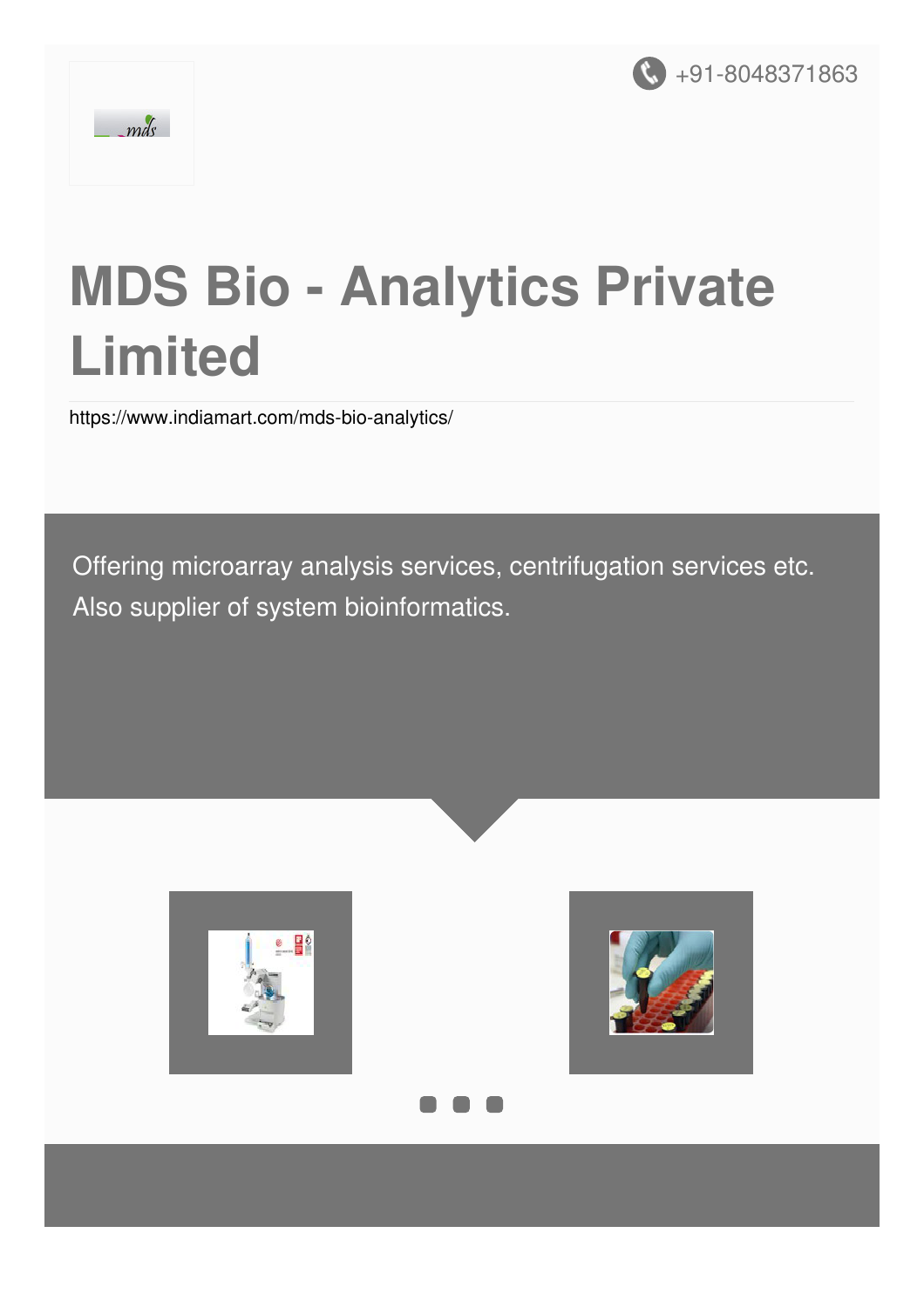### About Us

MDS Bio-Analytics is a Nagpur – India based company and is one of the promising & leading supplier of Analytical Laboratory, Nano Technology, Measuring Instrument, Environmental, Technical Training Instruments, Laboratory Furniture and of a wide range of material testing instruments, providing solutions for Analytical Testing for Quality Control in Pharma, Food, Beverages, Education & Research, High End Microscopy for Mining, DNA Imaging & Application System, High End bio-Tech Education & Research Products for Clinical Research and Drug Discovery, GCMS/MS, LCMS/MS, Spectrometers etc. and many more. Now we are into statistical and computational services in life sciences domain. At MDS, our team brings over 15 years of experience into your research by providing the most appropriate analytical solutions. We would try to extract the best possible information from your data to reach your program objectives. Our interests lie in applying robust statistical tools and present the findings that are easy to comprehend for variety of audience. During the process, we would like to be with you from the beginning till end and ensure that our support impacts your project significantly and enhances the quality of your research. MDS Bio-Analytics would make sincere efforts to be your most favorite partner for statistical programming and analysis in future.

### **For more information, please visit**

<https://www.indiamart.com/mds-bio-analytics/aboutus.html>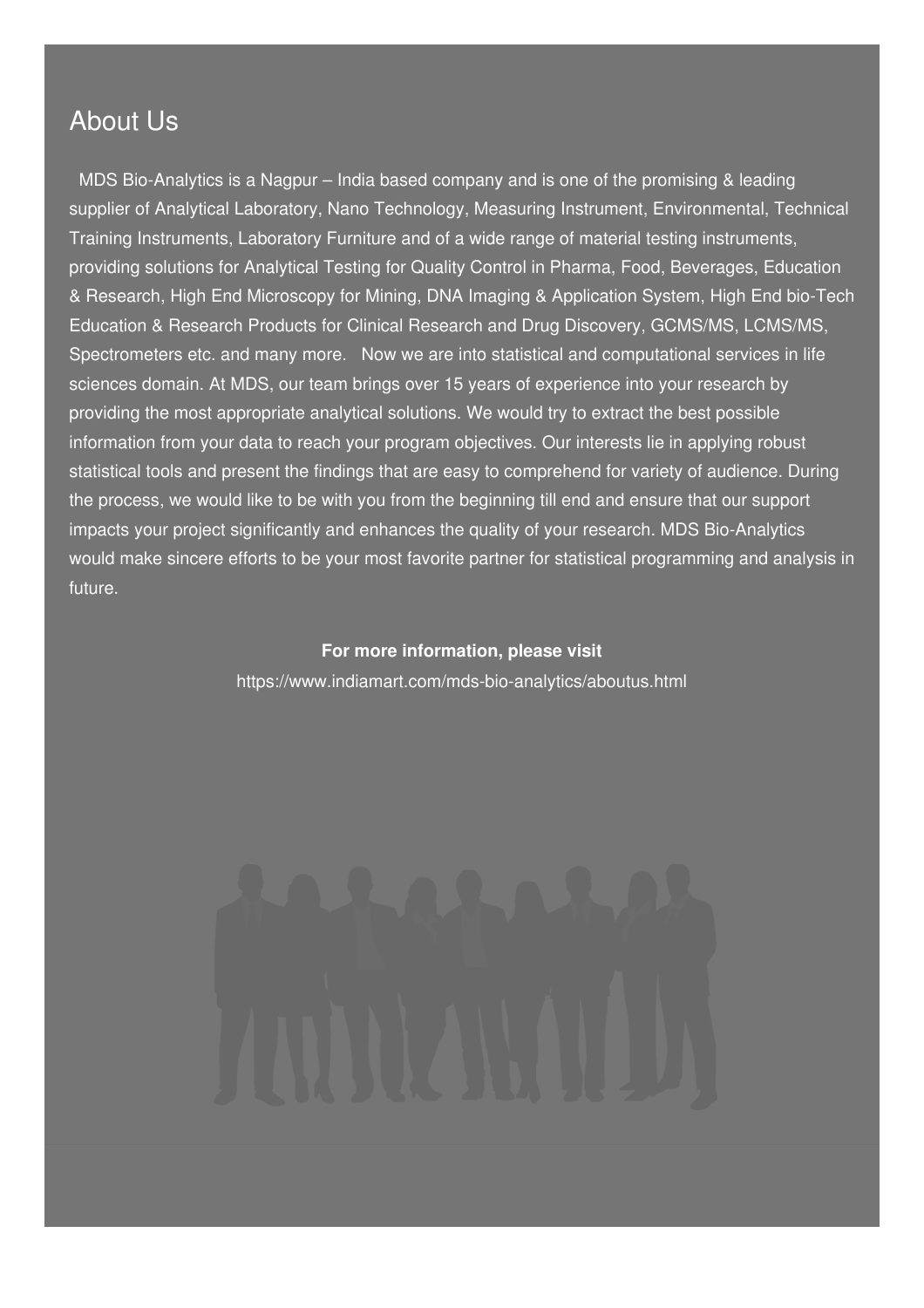### **OTHER SERVICES**





**Clinical Research** 



Sequence Analysis



Microarray Analysis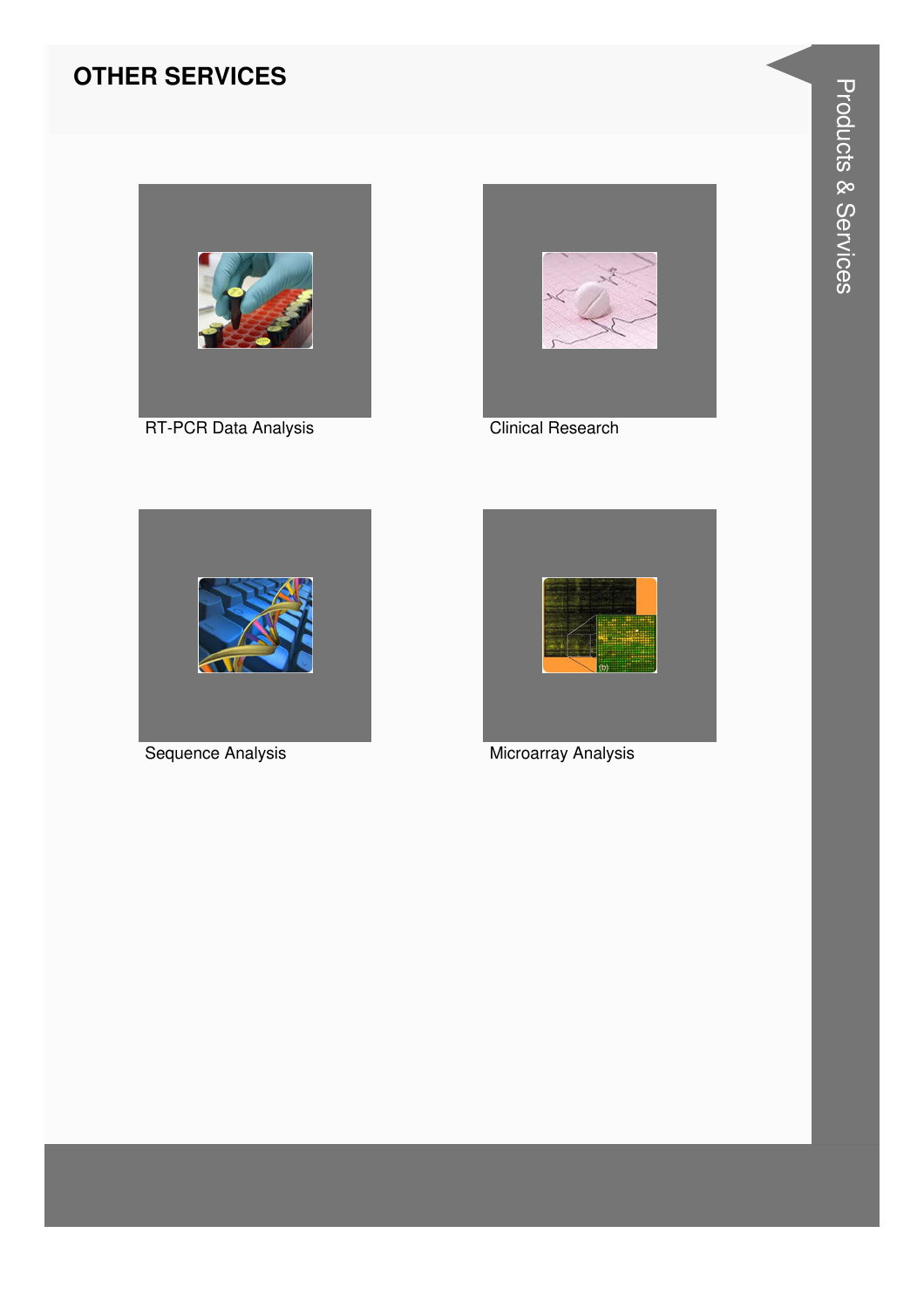## Factsheet

| Year of Establishment            | $\div$ 2010             |
|----------------------------------|-------------------------|
| <b>Nature of Business</b>        | : Exporter and Retailer |
| <b>Total Number of Employees</b> | $: 11$ to 25 People     |